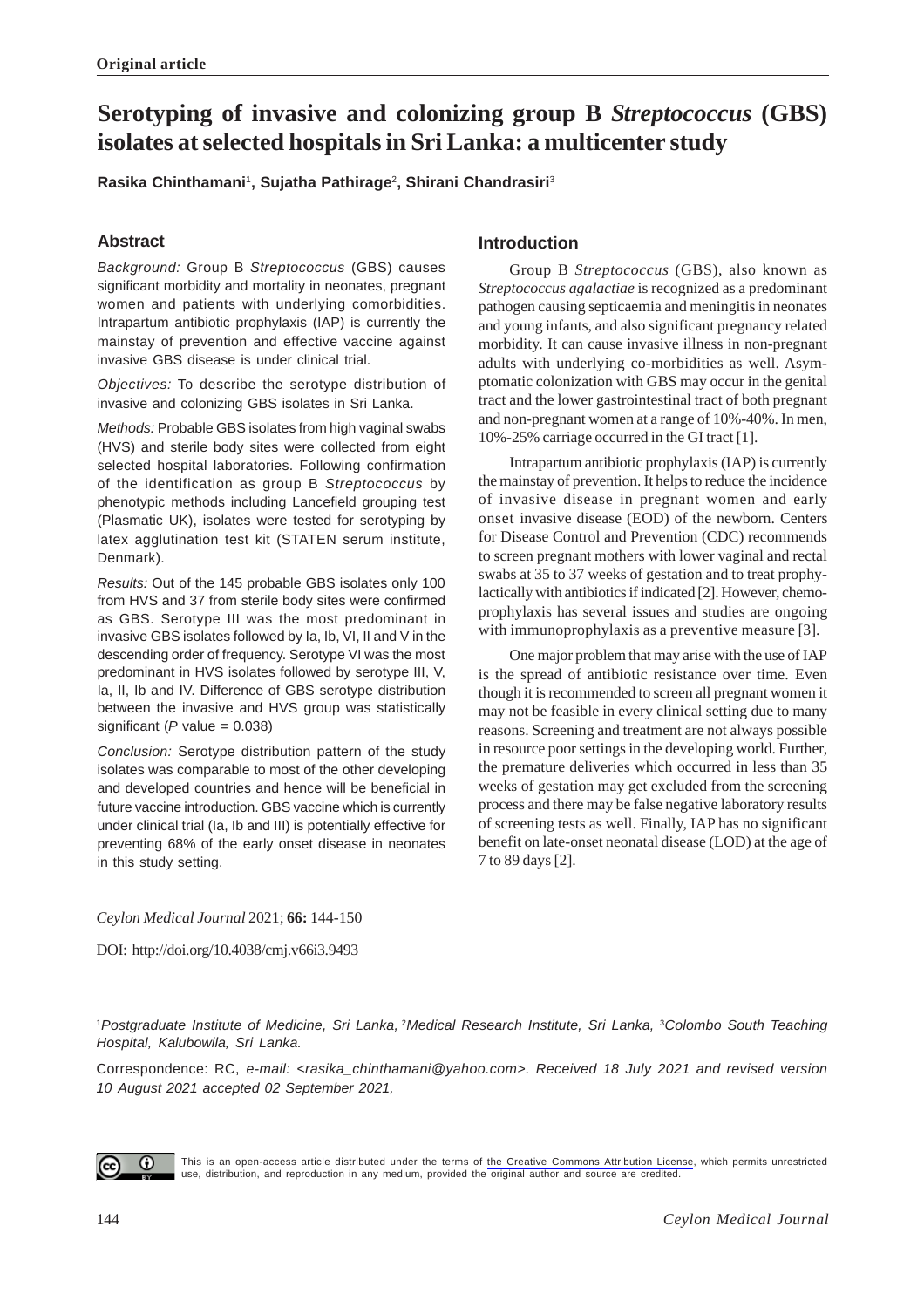To overcome the problems associated with IAP, a glyco-conjugate vaccine is under clinical trials and offers the potential for prevention of infections in pregnant women and young infants. Because the invasive disease of the neonates is associated with low concentration of serotype specific maternal antibodies at the time of delivery, this approach will be more appropriate than prophylactic antibiotics, specially for developing countries [3].

Currently, there are 10 serotypes of GBS identified based on 10 immunologically unique capsular polysaccharides (Ia, Ib, II-IX) [4]. An ideal vaccine should have the protection against all 10 existing serotypes. However, currently ongoing clinical trials include trivalent conjugate vaccine which has the protection against serotypes Ia, Ib and III, which are responsible for approximately 80% of the neonatal invasive GBS infection globally [3].

Serotype distribution varies geographically and therefore it is a timely need to know the main circulating serotypes which indicate the specific serotypes which should be included in the vaccine for a given country. This is the first study which describes Group B Streptococcal serotype distribution in Sri Lanka.

# **Methods**

### *Ethics approval and consent to participate*

This study was approved by the ethics review committee at Medical Research Institute, Sri Lanka and written informed consents were retrospectively obtained from patients or guardians of patients from whom the isolates were collected.

# *Study setting*

GBS isolates were collected from Microbiology laboratories of National Hospital of Sri Lanka (NHSL), Colombo South Teaching Hospital (CSTH), Lady Ridgeway Hospital (LRH), Castle Street Hospital for Women (CSHW), De Zoysa Maternity Hospital (DMH), Sri Jayawardenapura General Hospital (SJGH), Teaching Hospital Karapitiya (THK) and Teaching Hospital Anuradhapura (THA).

Laboratory tests were carried out at the department of Bacteriology, Medical Research Institute (MRI) Sri Lanka.

### *Study sample*

Isolates which were identified as GBS from clinical samples which had been sent from the patients to hospital microbiology laboratories were included in the study. Isolates which were recovered from high vaginal swabs were considered as colonizing isolates and those recovered from sterile body sites were considered as invasive isolates.

#### *Study duration*

Invasive isolates which have been identified as GBS were collected from all selected laboratories during the period commencing from obtaining ethical clearance up to the end of study period (From  $19<sup>th</sup>$  May 2016 to  $31<sup>st</sup>$ March 2017). Isolates which have been identified as GBS from HVS of pregnant women were collected from the CSHW and DMH during the 4 month study period (from 1<sup>st</sup> of December 2016 to 31<sup>st</sup> of March 2017).

#### *Study design*

Descriptive cross sectional study.

### *Inclusion criteria*

All invasive isolates which have been identified as GBS by the selected centers during the study period and all colonizing isolates from HVS which have been identified as GBS by the selected centers during the study period were included in the study.

#### *Exclusion criteria*

After subculturing the isolates, identification was confirmed as GBS by routine microbiological test methods and those isolates which were negative for group B by the confirmatory Lancefield grouping test were excluded.

Once identified as GBS in hospital laboratories, the isolates were preserved in blood glycerol broth containing cryo vials at - 20°C until dispatch to MRI. Upon receiving, cryo vials were stored at - 70°C until the tests were performed.

Bacterial isolates in blood glycerol broth were subcultured on sheep blood agar (MAST®) and MacConkey agar (MAST®) and incubated at 35°C overnight. Grayish white colonies of 3-4 mm size with narrow zone of beta haemolysis on sheep blood agar and with growth in MacConkey agar were preliminarily identified as *Streptococcus* species and further confirmed with Gram positive cocci in Gram stain and negative catalase test. Lancefield grouping test was done for all beta haemolytic *Streptococcus* isolates using Plasmatec streptococcal grouping kit according to manufacturer's instructions. Confirmed GBS isolates were tested for serotyping by latex agglutination test with type specific antisera of Denmark STATEN® serum institute according to the manufacturer's instructions.

#### *Data analysis*

Data were entered and analysed by the SPSS 21<sup>st</sup> version and results were described by using frequency, percentage and chi square. Invasive and colonizing isolates were separately analysed where appropriate.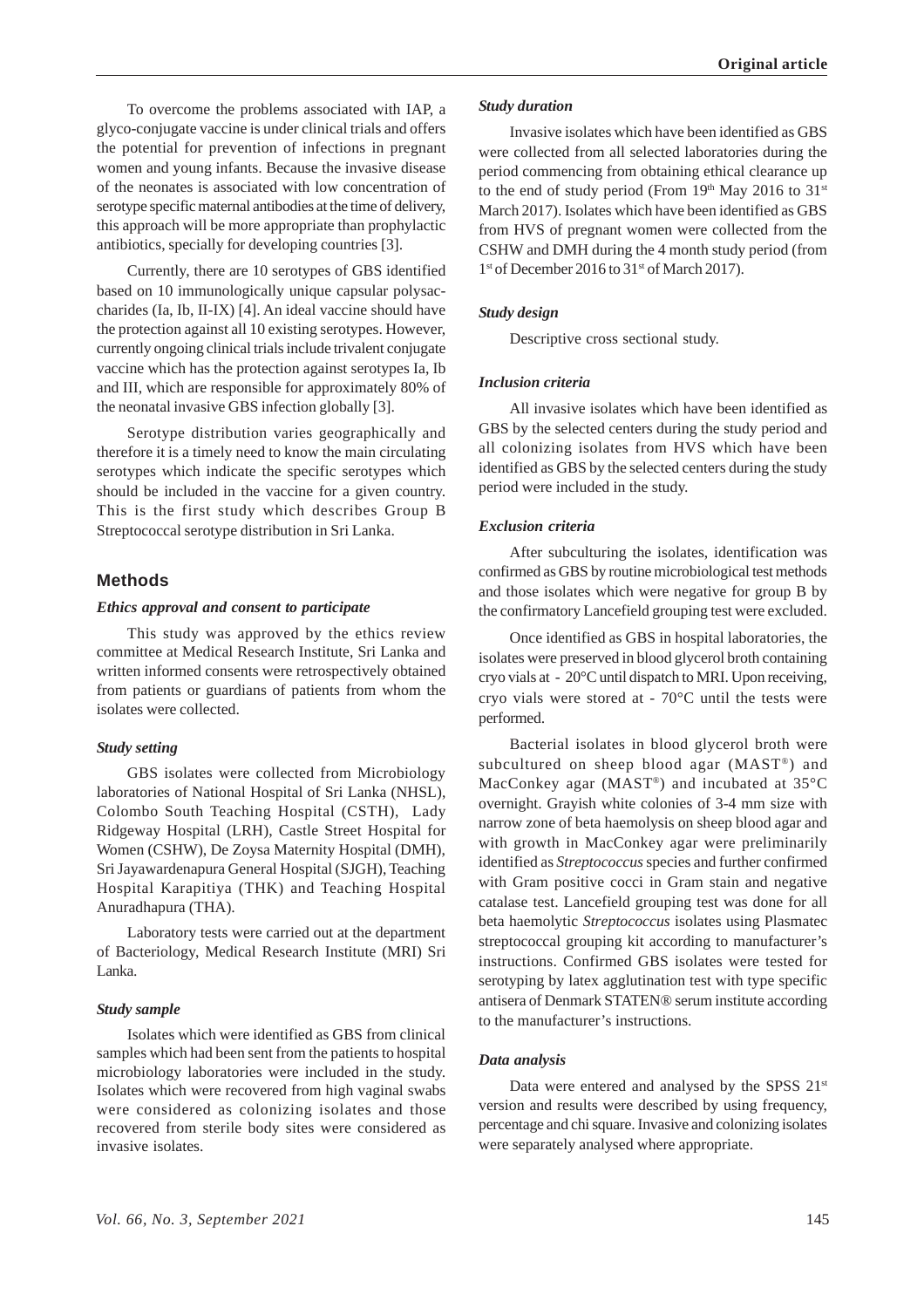# **Results**

*Descriptive statistics*

| Hospital     |                | <b>HVS</b>       |                | <i>Invasive</i> |     |  |  |
|--------------|----------------|------------------|----------------|-----------------|-----|--|--|
|              | Number         | $\%$             | Number         | $\%$            |     |  |  |
| <b>NHSL</b>  | $\overline{0}$ | $\boldsymbol{0}$ | 7              | 17.94           | 7   |  |  |
| <b>CSTH</b>  | $\mathbf{0}$   | $\boldsymbol{0}$ | 11             | 28.20           | 11  |  |  |
| LRH          | $\theta$       | $\overline{0}$   | 5              | 12.82           | 5   |  |  |
| THK          | $\Omega$       | $\Omega$         | 5              | 12.82           | 23  |  |  |
| $\rm SJGH$   | $\theta$       | $\theta$         | $\overline{4}$ | 10.25           | 4   |  |  |
| <b>CSHW</b>  | 38             | 35.8             | 4              | 10.25           | 34  |  |  |
| $DMH$        | 68             | 64.2             |                | 2.56            | 59  |  |  |
| <b>THA</b>   | $\theta$       | $\overline{0}$   | $\overline{2}$ | 5.12            | 2   |  |  |
| <b>Total</b> | 106            | <b>100</b>       | 39             | <b>100</b>      | 145 |  |  |

| Table 1. Distribution of probable GBS isolates in HVS and invasive samples |  |  |  |
|----------------------------------------------------------------------------|--|--|--|
|----------------------------------------------------------------------------|--|--|--|

Total number of 145 isolates which have been identified as GBS by selected hospital laboratories were collected. Hundred and six isolates were from HVS and 39 were from the sterile sites. Of the 106 HVS isolates, 100 were confirmed as GBS while 37 were confirmed as GBS from 39 sterile culture isolates.

Blood cultures were the most predominant invasive specimen type with 35 (94.59%) out of 37 invasive samples in which the confirmed GBS were isolated. There were 2 (5.4%) GBS isolates from pus cultures.

Of the 37 total confirmed GBS isolates 22 (59.5%) were from the neonates with EOD. Eight were from the adults < 65 years and three were from the elderly patients > 65 years of age. Two isolates were from the neonates with LOD and infants > 90 days.

| Serotype     |                  | <b>Invasive</b>  | $HVS$            |                  |                  |
|--------------|------------------|------------------|------------------|------------------|------------------|
|              | Frequency        | $\%$             | Frequency        | $\%$             | Total            |
| Ia           | 9                | 24.3             | $10\,$           | $10\,$           | 19               |
| ${\rm Ib}$   | 5                | 13.5             | $\boldsymbol{6}$ | $\sqrt{6}$       | $11\,$           |
| $\rm II$     | $\overline{4}$   | 10.8             | 9                | $\overline{9}$   | 13               |
| $\rm III$    | 13               | 35.1             | $28\,$           | $28\,$           | 41               |
| ${\rm IV}$   | $\boldsymbol{0}$ | $\theta$         | $\mathbf{1}$     | $\mathbf{1}$     | $\mathbf{1}$     |
| V            | $\mathbf{1}$     | 2.7              | $12\,$           | $12\,$           | 13               |
| $\mbox{VI}$  | 5                | 13.5             | 34               | 34               | 39               |
| $\rm{VII}$   | $\theta$         | $\overline{0}$   | $\boldsymbol{0}$ | $\boldsymbol{0}$ | $\boldsymbol{0}$ |
| ${\it VIII}$ | $\boldsymbol{0}$ | $\boldsymbol{0}$ | $\boldsymbol{0}$ | $\boldsymbol{0}$ | $\mathbf{0}$     |
| $\rm IX$     | $\theta$         | $\boldsymbol{0}$ | $\boldsymbol{0}$ | $\boldsymbol{0}$ | $\boldsymbol{0}$ |
| <b>Total</b> | 37               | ${\bf 100}$      | ${\bf 100}$      | <b>100</b>       | 137              |

**Table 2. Distribution of GBS serotypes in invasive and HVS isolates**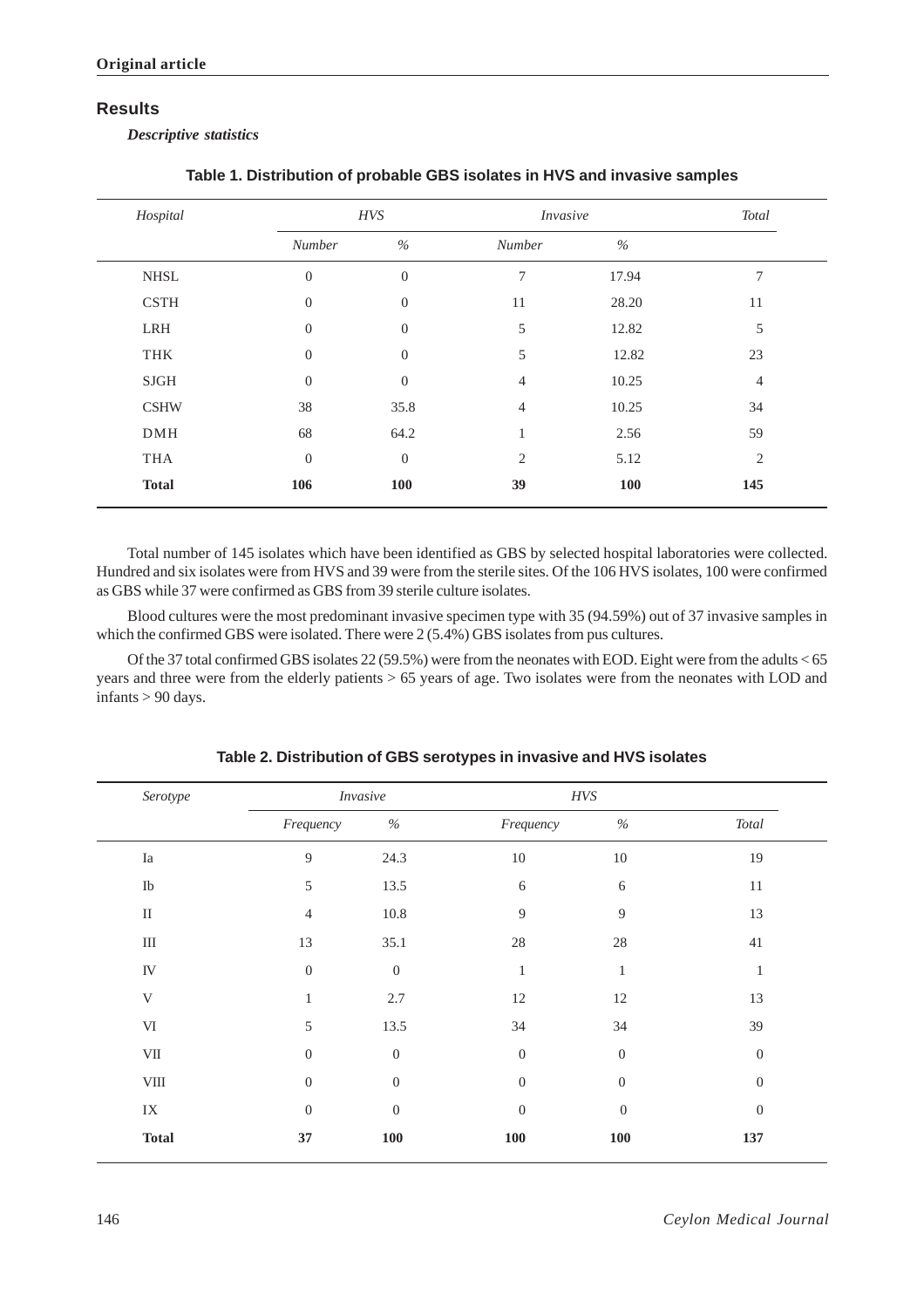Serotype III (35.13%) was the most predominant among invasive isolates followed by serotype Ia (24.32%), Ib  $(13.5\%)$ , VI  $(13.5\%)$ , II  $(10.81\%)$  and V  $(2.7\%)$  in the descending order of frequency. Serotype VI  $(34\%)$  was the most predominant among HVS isolates followed by III (28%), V (12%), Ia (10%), II (9%), Ib (6%) and IV (1%).

| Serotype   | Chi square value | $P$ value | Significance    |
|------------|------------------|-----------|-----------------|
|            |                  |           |                 |
| $Ia + III$ | 5.052            | 0.024     | significant     |
| Ш          | 0.655            | 0.418     | not significant |
| Ia         | 4.639            | 0.031     | significant     |
| VI         | 5.566            | 0.018     | significant     |
|            |                  |           |                 |

**Table 3. Significance of serotype distribution between invasive and HVS isolates**

HVS and invasive GBS isolates were compared in relation to the serotype distribution.

After considering the two most predominant serotypes of invasive GBS isolates together (III+Ia), and the other invasive GBS serotypes collectively (Ib +II+IV+V) a significant difference of (III+Ia) was observed between HVS and invasive groups. (p=0.024)

However serotype III (most predominant in invasive isolates) when compared with all other serotypes collectively (Ia+Ib+II+IV+V+VI), there was no significant difference of serotype III distribution between invasive and HVS groups.  $(p= 0.418)$ 

Serotype Ia (second commonest in invasive isolates) was compared with the other serotypes collectively (Ib+II+III+IV+V+VI), and a significant difference was observed in the serotype Ia distribution between invasive and HVS groups. (p=0.031)

Serotype VI (most predominant in HVS isolates) when compared to other serotypes collectively  $(Ia+Ib+II+III+IV+V)$ , there was a significant difference of distribution between invasive and HVS groups. (p=0.018)

| Age group                    |                  |                  |                         | Serotype       |                  |                  |                  |                |                |                | <b>Total</b>   |
|------------------------------|------------------|------------------|-------------------------|----------------|------------------|------------------|------------------|----------------|----------------|----------------|----------------|
|                              | Ia               | Ib               | I                       | III            | IV               | V                | VI               | <b>VII</b>     | <b>VIII</b>    | IX             |                |
| $EOD$ (1-6 days)             | 5                | 2                | $\overline{4}$          | $8\,$          | $\boldsymbol{0}$ | $\boldsymbol{0}$ | 3                | $\overline{0}$ | $\overline{0}$ | $\overline{0}$ | 22             |
| LOD (7- 90 days)             | $\boldsymbol{0}$ | $\mathbf{0}$     | $\boldsymbol{0}$        | $\mathbf{2}$   | $\boldsymbol{0}$ | $\boldsymbol{0}$ | $\mathbf{0}$     | $\theta$       | $\overline{0}$ | $\mathbf{0}$   | 2              |
| Infants $> 90$ days          | $\overline{2}$   | $\mathbf{0}$     | $\mathbf{0}$            | $\mathbf{0}$   | $\mathbf{0}$     | $\mathbf{0}$     | $\mathbf{0}$     | $\theta$       | $\theta$       | $\theta$       | 2              |
| Children 1-5 years           | $\boldsymbol{0}$ | $\mathbf{0}$     | $\boldsymbol{0}$        | $\overline{0}$ | $\mathbf{0}$     | $\mathbf{0}$     | $\mathbf{0}$     | $\theta$       | $\mathbf{0}$   | $\mathbf{0}$   | $\overline{0}$ |
| Children 5-18 years          | $\mathbf{0}$     | $\boldsymbol{0}$ | $\boldsymbol{0}$        | $\theta$       | $\boldsymbol{0}$ | $\boldsymbol{0}$ | $\boldsymbol{0}$ | $\theta$       | $\theta$       | $\theta$       | $\mathbf{0}$   |
| Adults $<$ 65 years          | $\mathfrak{2}$   | $\mathbf{1}$     | $\boldsymbol{0}$        | $\mathfrak{2}$ | $\theta$         | 1                | $\overline{2}$   | $\overline{0}$ | $\mathbf{0}$   | $\mathbf{0}$   | 8              |
| $Elderly > 65 \text{ years}$ | $\mathbf{0}$     | $\mathbf{2}$     | $\boldsymbol{0}$        | $\mathbf{1}$   | $\overline{0}$   | $\overline{0}$   | $\overline{0}$   | $\theta$       | $\theta$       | $\overline{0}$ | 3              |
| <b>Total</b>                 | $\boldsymbol{9}$ | 5                | $\overline{\mathbf{4}}$ | 13             | $\bf{0}$         | $\mathbf{1}$     | 5                | $\bf{0}$       | $\bf{0}$       | $\bf{0}$       | 37             |

**Table 4. GBS serotypes distribution according to age group**

Of the 22 GBS isolates with EOD, majority (8, 36.3%) were caused by serotype III followed by Ia (22.7%), II (18.2%), VI (13.6%) and Ib (9%). Both isolates from LOD were of serotype III.

Two isolates in the age category of children > 90 days up to 1year were due to serotype Ia.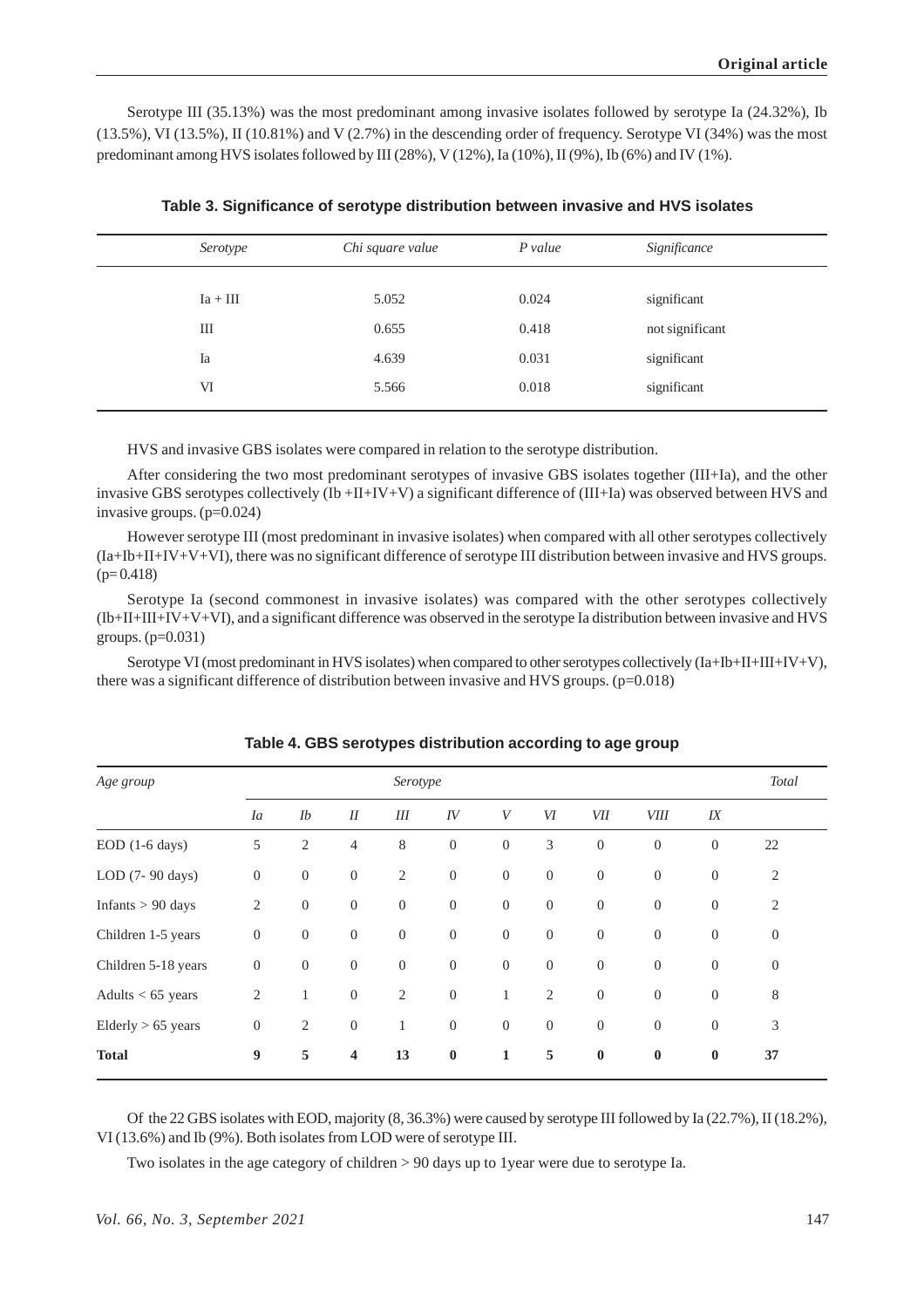Of the eight GBS isolates in the adults < 65 years, two each represented serotype Ia, III and VI. Other two were serotype Ib and V.

Two of the three GBS isolates from the elderly age group (> 65 years) showed serotype Ib and the remaining isolate was of serotype III.

| Age group                       | Ia             | Ib             | I                       | Ш              | IV             | V              | VI             | VІІ            | <i>VIII</i>    | IX             | Total |
|---------------------------------|----------------|----------------|-------------------------|----------------|----------------|----------------|----------------|----------------|----------------|----------------|-------|
| Early onset disease             | 5              | 2              | $\overline{4}$          | 8              | $\overline{0}$ | $\overline{0}$ | 3              | $\overline{0}$ | $\overline{0}$ | $\overline{0}$ | 22    |
| Late onset disease              | $\overline{0}$ | $\overline{0}$ | $\overline{0}$          | 2              | $\overline{0}$ | $\overline{0}$ | $\overline{0}$ | $\overline{0}$ | $\overline{0}$ | $\overline{0}$ | 2     |
| Infants $> 90$ days to 18 years | 2              | $\overline{0}$ | $\overline{0}$          | $\overline{0}$ | $\overline{0}$ | $\overline{0}$ | $\overline{0}$ | $\overline{0}$ | $\overline{0}$ | $\overline{0}$ | 2     |
| Adults $< 65$ years             | 2              | -1             | $\overline{0}$          | 2              | $\overline{0}$ | $\overline{1}$ | 2              | $\overline{0}$ | $\overline{0}$ | $\overline{0}$ | 8     |
| $Elderly > 65 \text{ years}$    | $\overline{0}$ | 2              | $\overline{0}$          | 1              | $\overline{0}$ | $\overline{0}$ | $\overline{0}$ | $\overline{0}$ | $\overline{0}$ | $\overline{0}$ | 3     |
| <b>Total</b>                    | 9              | 5              | $\overline{\mathbf{4}}$ | 13             | $\bf{0}$       | $\mathbf{1}$   | 5              | $\bf{0}$       | $\bf{0}$       | $\bf{0}$       | 37    |

**Table 5. Age group distribution according to the serotype**

Of the nine serotype Ia isolates five (55.5%) were received from the patients with EOD. Two each of the serotype Ia was distributed among children > 90 days up to 18 years group and adults  $< 65$  years.

All four of the serotype II were isolated from the patients with EOD.

Of the thirteen serotype III isolates eight (61.53%) were from the patients with EOD. Two each of the serotype III were from the patients with LOD and one was from an elderly (> 65 years) patient.

The single isolate represented serotype V was received from an adult (65 years) patient.

Three of the five serotype VI (60%) isolates were from the patients with EOD and the remaining two isolates were from the adults < 65 years.

# **Discussion**

Considering the lower prevalence of invasive GBS disease, several collection centers and longer time period was identified to collect invasive GBS isolates, whereas only two collection centers (DMH and CSHW) for shorter period was identified for HVS isolates due to higher prevalence of maternal GBS in pregnant women.

This is the first study done in Sri Lanka to describe the circulating GBS serotypes. Out of the 37 invasive GBS isolates serotype III was the most predominant followed by Ia, Ib, VI, II and V in the descending order of frequency. This pattern of prevalence is closely similar to that described in a systematic review and meta-analysis including 19 studies [5].

Above serotypes except serotype V in varying percentages caused EOD in the current study. Serotype III (36.3%) was the predominant and followed by Ia (22.7%), II (18.2%), VI (13.6%) and Ib (9%) in EOD. Two cases of LOD were due to serotype III. Our findings were comparable to that of South Africa where they have observed type III as the commonest in EOD and LOD [6]. In both studies serotype III was predominated in LOD than EOD.

Two cases of infants more than 90 days were caused by serotype Ia. Accordingly Serotype III, Ia and II were responsible for more than 80% of the invasive disease of infants in this study population. Serotype Ia, Ib and III were responsible for 90% of the early onset and late onset GBS diseases in a multi-country observational study [7]. Previous studies done in United States also described serotypes III and Ia as the most common serotypes causing invasive disease of the infants [8].

Serotypes Ia, Ib and III which is included in the trivalent GBS vaccine which was undergone several clinical trials in humans, were present in 73% of the infants whereas serotypes Ia, Ib, II, III, IV and V which has been described in the latest hexavalent vaccine trials in animals, were present among 84.6% of the infants in our study population [9].

Presence of serotype VI in invasive GBS isolates in our study population is an uncommon finding compared to most of the studies done elsewhere.

Serotype distribution of adults <65 years is variable in our study population. Seventy five percent of the invasive GBS infection in adults were due to serotype Ia, III and VI whereas others were caused by Ib and V.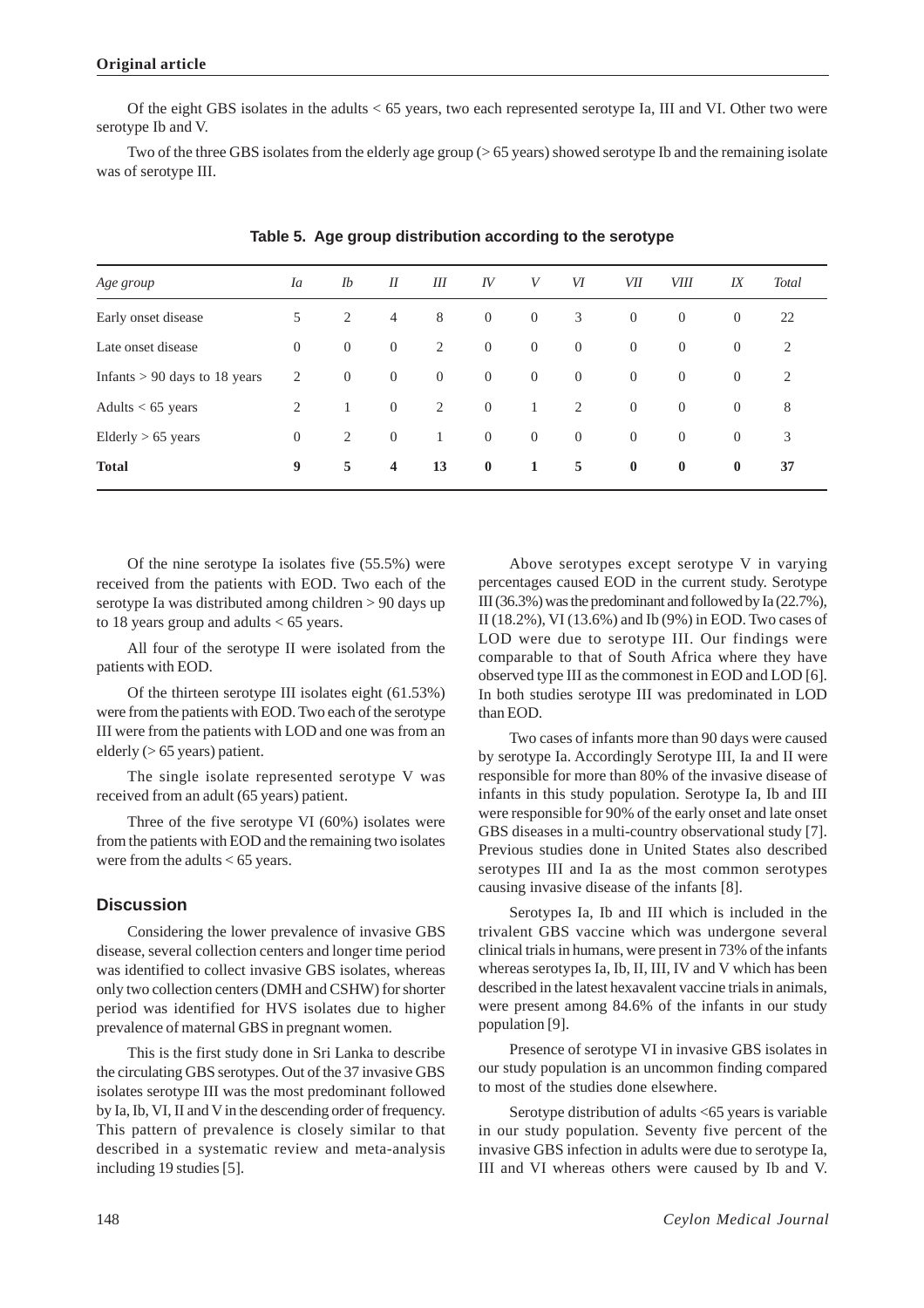However, the results cannot be generalized because of the low number of cases. Serotype Ia, III and V were predominated in reproductive age women and pregnant women in North America and China respectively [4,10]. In Canada, serotype V was the most predominant in adult invasive disease [11].

Comparable to the study done by Madzivhandila et al. (2011) where he has described a significant difference of serotype III between invasive and colonizing GBS isolates, a significant difference of serotype distribution between invasive and HVS groups was observed with serotype III+Ia combination (predominant invasive serotypes) and serotype Ia (second commonest invasive serotype) in our study population. However, there was no significant difference of serotype III between the two groups of current study.

Data were not analyzed based on the gender and age because of the low number of cases in the study population.

### **Colonizing GBS isolates in HVS**

GBS serotype VI was the most predominant in colonizing HVS isolates followed by III, V, Ia, II, Ib and IV in the descending order of frequency. Serotype VI, III and V were responsible for 74% of the colonizing GBS isolates. Compared to this 81% of the colonizing GBS isolates were due to serotype III, V and Ib in Central Africa [12].

Although the majority of EOD and all of the LOD were caused by serotype III, serotype VI was predominated in HVS of pregnant women in our study population and difference of serotype VI distribution between the invasive and colonizing GBS is significant. However serotype III which was predominated in EOD and LOD was the second commonest HVS serotype in the present study.

Even though serotype VI which was the commonest in colonizing isolates in this study, it is less common elsewhere and was the second commonest colonizing isolate in Japan [13]. However serotype VIII which is the most predominant in Japan was not present in our study population.

Except serotype IV which was only present in colonizing isolates, other serotypes were distributed in both groups in different percentages in present study.

# **Conclusion**

Present study indicates the common serotypes that lead to invasive disease and colonizing HVS in the study setting. In the current era of ongoing GBS vaccine trials, this pattern of local serotype distribution will probably indicates the serotypes that should be included in the vaccine for our country.

Serotype III and VI are the most predominant GBS types in invasive and HVS isolates respectively in this

study population. Serotype distribution in invasive GBS isolates in the current study is comparable to most of the other developing and developed countries and will be beneficial in future vaccine introduction. GBS vaccine currently under human clinical trials (Ia, Ib and III) is potentially effective for preventing 73% of invasive GBS disease of infants and 68% of EOD in neonates in the study population.

# **Authors' contributions**

RC, SP and NC designed the study and took part in developing the protocol and coordinated hospitals. RC collected isolates, performed the laboratory tests including serotyping, drafted the initial version and did statistical analysis. SP and NC provided critical comments on the draft and managed subsequent revisions. All authors reviewed and approved the final version for submission.

# **Conflicts of Interest**

We declare that we have no conflicts of interest.

# **Acknowledgement**

We acknowledge all the patients from whom the isolates were collected.

### **Ethics approval**

This study was approved by the Ethics Review Committee at Medical Research Institute, Sri Lanka (Project No: 14/2016) and all the participant hospitals.

# **Patient consent (for case reports where the material is identifiable)**

Informed consent was obtained.

### **Source of funding (if relevant)**

This study was supported by grants from Medical Research Institute, Sri Lanka. The funding supported for consumables and reagents for conducting microbiological tests.

### **Abbreviations (where relevant)**

CDC - Center for Disease Control and Prevention

EOD - Early onset disease

- GBS Group B *Streptococcus*
- HVS High vaginal swab
- IAP Intrapartum antibiotic prophylaxis
- LOD Late onset disease
- MRI Medical Research Institute